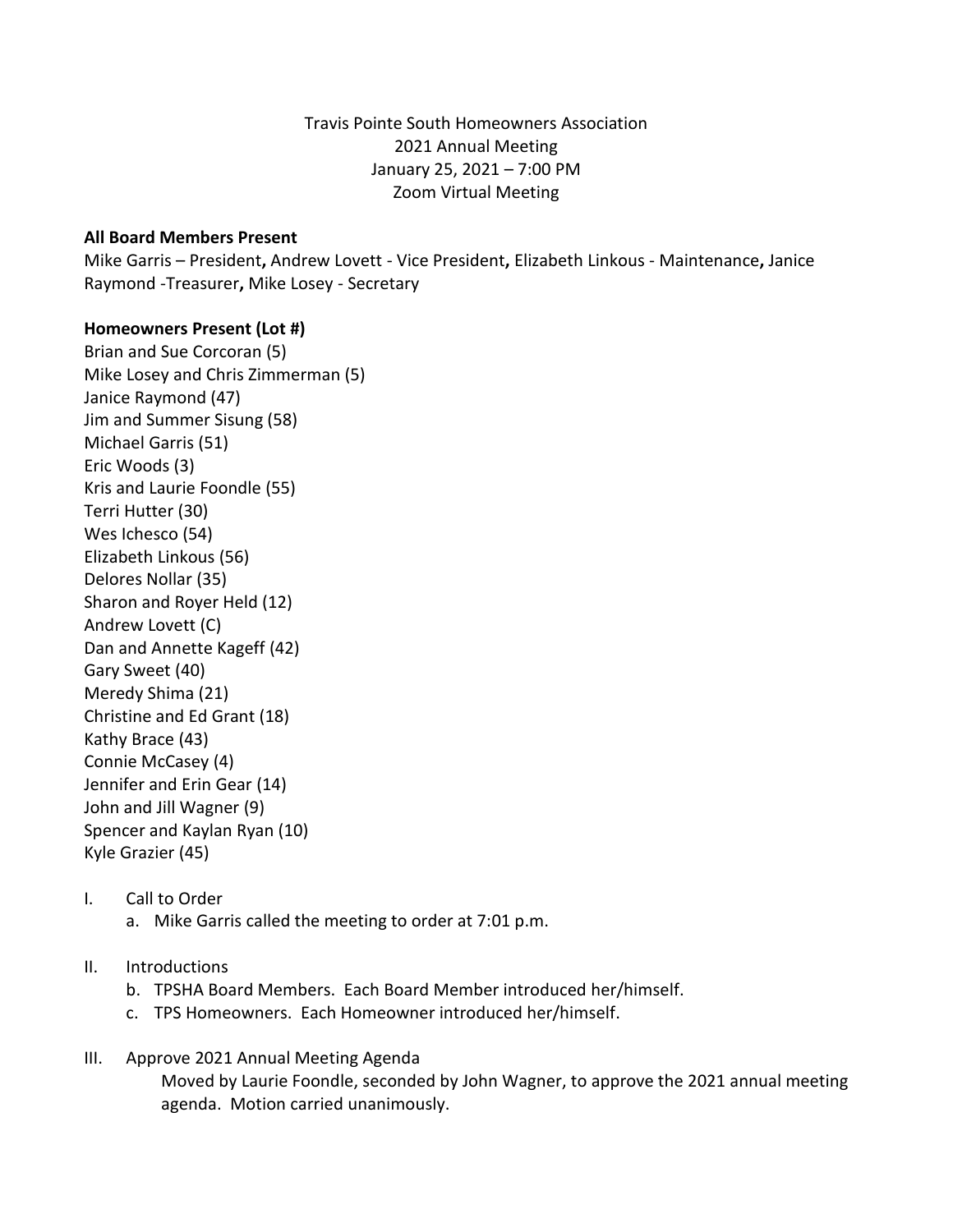IV. Annual Meeting (2020) Minutes Review/Approval

The 2019 annual meeting minutes were sent out in advance of the meeting for review.

Moved by Andrew Lovett, seconded by Royer Held, to approve the 2020 annual meeting minutes. Motion carried unanimously.

V. I. 2020 Year in Review, Officer Reports

# A. President's Report

Mike Garris reviewed 2020 Board cccomplishments.

- 1. 2020 TPSHA Expenses approximately \$9,500.00 under budget;
- 2. All but one resident has paid 2020 quarterly dues;
- 3. Negotiated 3.5% CD for part of the road fund of an amount over \$150,000.00;
- 4. Negotiated a new contract for Republic Trash and Yard Waste;
- 5. Contacted new company for pond maintenance, proposal and are in process of accepting and signing a new contract;
- 6. Replaced 7P locked mailbox, which was broken;
- 7. Added every week recycling by Republic;
- 8. Conducted neighborhood survey of TPSHA;
- 9. The architectural board approved several resident requests, including installation of a pool, installation of a generator, installation of a play structure, new windows, and the painting of a home;
- 10. Replaced dead tree by north entrance;
- 11. Removed burning bushes and yews at north entrance;
- 12. Evaluated condition of road;
- 13. Conducted all Board meetings during Covid by Zoom;
- 14. Handled numerous other questions raised by residents during the year;
- 15. Had a great TPSHA Board that worked well together.

President Report Questions(Q)/Comments(C)/Responses(R): None

B. Vice President's Report

Andrew Lovett reviewed 2021 projects in process, future slated.

- 1. Extending the cement slab under the mailboxes;
- 2. Acquiring access markers for the ponds;
- 3. Acquiring a picnic table and benches for the peninsula on the west pond;
- 4. Replacing portions of the fence at the south boundary of the subdivision;
- 5. Finishing new pond maintenance contract.

Vice President ReportQuestions(Q)/Comments(C)/Responses(R): None

C. Treasurer's Report

Janice reviewed 2020 budgeted versus actual income and expenses, and noted: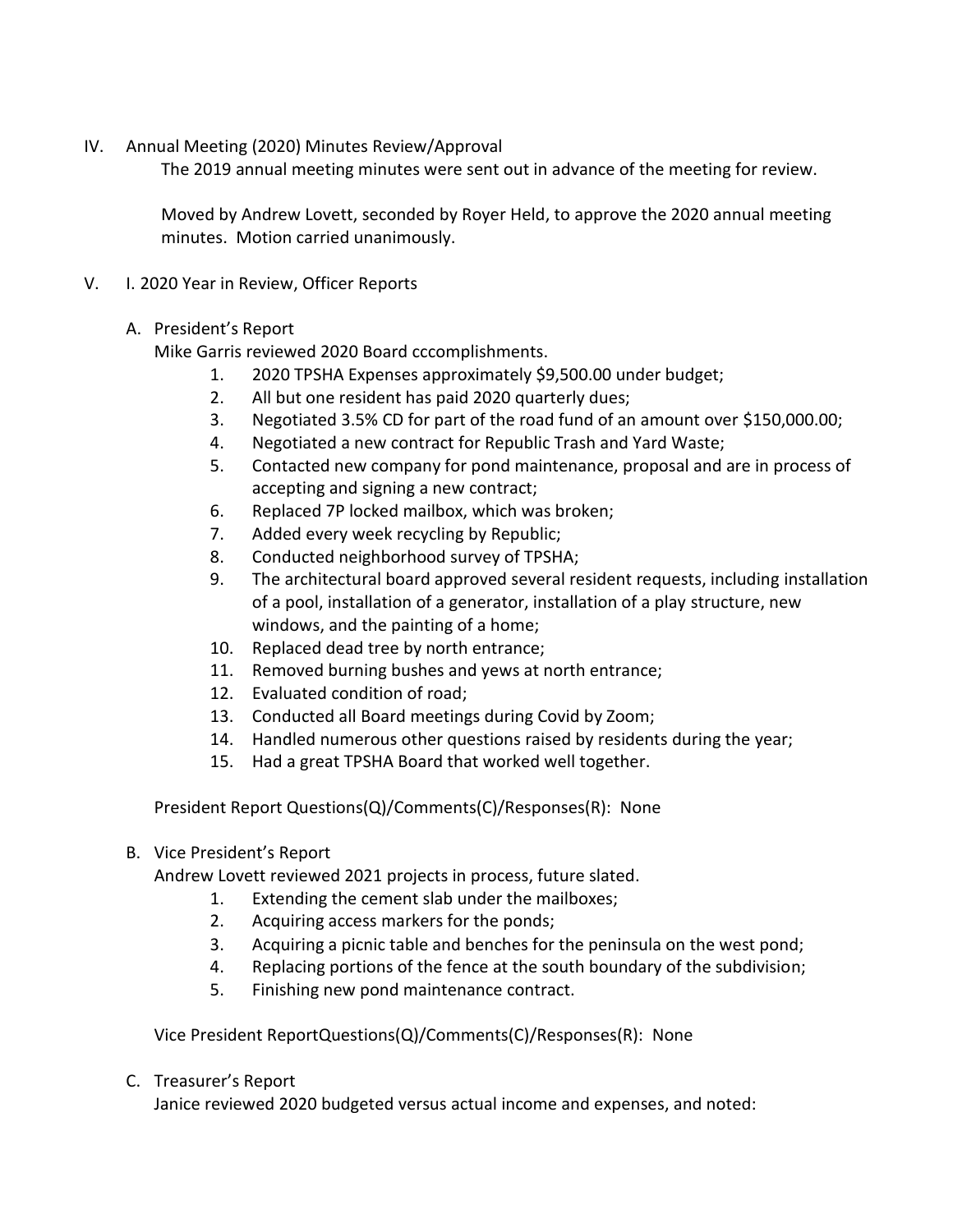- 1. Light snowfalls over the past years have provided some surplus in the budget (as specified in documentation circulated and presented);
- 2. Property tax for common areas has lowered because of the reclassification of our common area to 'private park;'
- 3. Pond services adjustments in the budget to put more work toward pond improvement, contract waiting to be signed in February by new 2021 Board;
- 4. Board is waiting and watching for CD rates to go up so we can invest current money market funds into higher return CDs;
- 5. Road fund is on track to support future road replacement (see the financial report as distributed). Road estimate from road health review suggests ~10 years before we need new roads.

Treasurer Questions(Q)/Comments(C)/Responses(R):

- Q1. Has the Board investigated the cost of replacing the roads in today's funds?
- R1. The Board discussed the current viability of the roads and the cost estimates that the Board procured 2 years ago. The current estimate is around \$300,000 to replace them if we were to do this in today's dollars. Also, per Brian Corcoran, the Township/County may also have funds to loan us for any shortfalls when the time comes to replace the roads.
- Q2. When was the last time the roads were done?
- R2. The roads were redone in the year 2000. They are expected to last 40 years if properly maintained. Per Kris Foondle, they are currently around 75-80% quality.
- Q3. When was the last time we crack sealed?
- R3. 2017
- D. Maintenance Report, Elizabeth Linkous

Projects prioritized for 2021 and other maintenance updates. Survey results reviewed the requested homeowners' asks against the current and completed projects.

- 1. South Entrance Fencing Replacement in the Spring: Starting with the South entrance and moving outward, each year TPS will replace sections of rotted wood fencing with vinyl fencing. Exhaustive Board discussion, cost analysis, and budget planning went into choosing materials, vendor and color consideration in choosing the current path forward on the new fence. The Board is excited to have the work begin on this major improvement to the south entrance.
- 2. Landscaping is a continual work in progress with a huge amount of revamping in 2020 completed. This included (and will continue in 2021), removing old growth in Spring and replacing them with new plants and varieties. The large boulders that are hidden under the pines at the south entrance will be moved from under the pines to where you can see them (when the fence project is underway).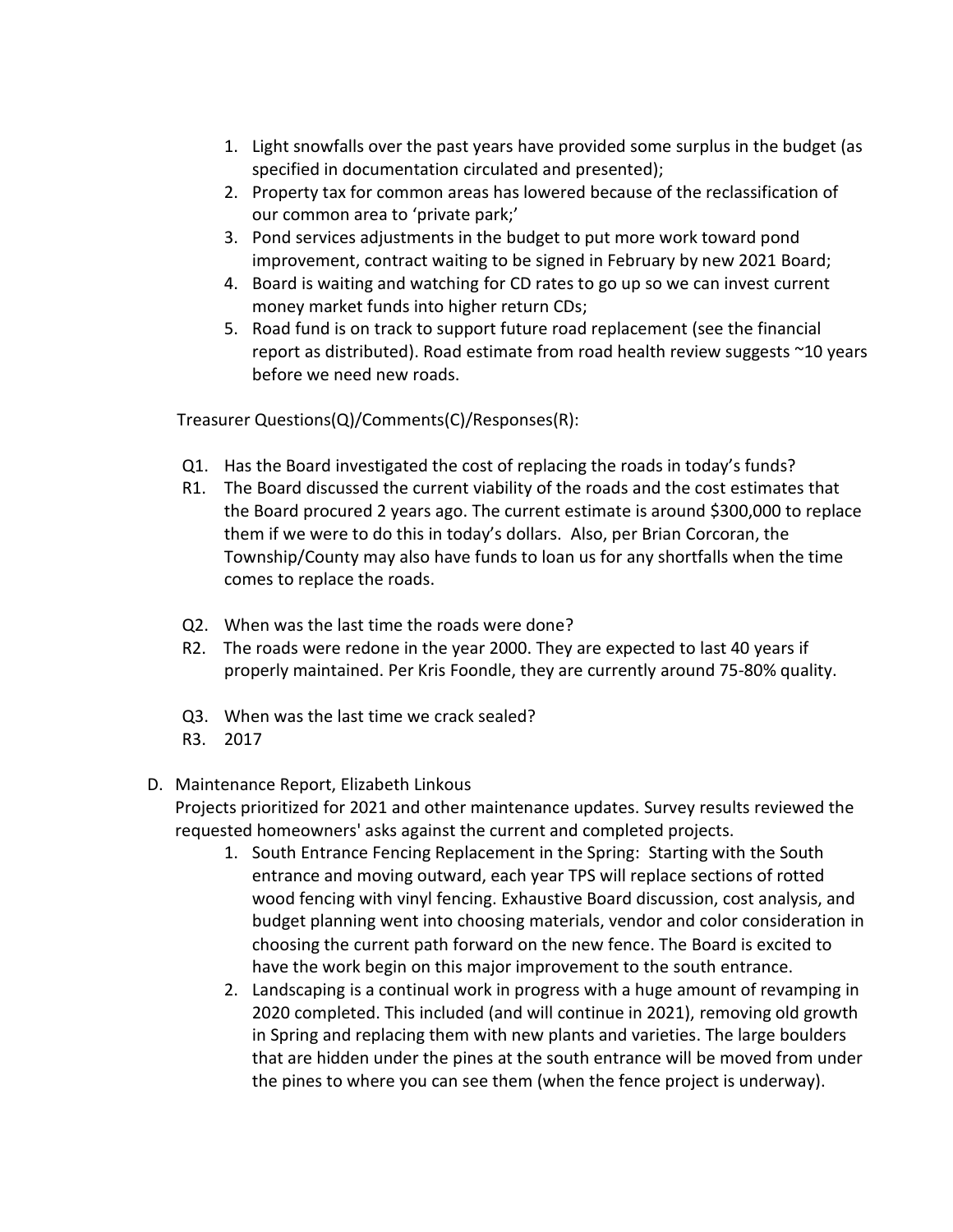- 3. Pond treatments occurred in 2020 with the old vendor, the new vendor is expected to come on board in 2021.
- 4. Plowing/landscape bids were procured and evaluated.
- 5. Mailbox cleaning happened by leveraging volunteers, will consider the vendor to maintain next year if no volunteers are found to do the work.
- 6. Cleaning/power washing entrance brick pillars this Spring (both entrances) will consider using our vendor to maintain next year if no volunteers are found to do the work.
- 7. Weed preventative measures along the road will continue in 2021 (not fertilizing but rather pre-emergent weed treatment).

Maintenance Questions(Q)/Comments(C)/Responses(R):

C1: Common Areas/Ponds. The neighborhood survey comments show that most residents do not know how to get to the ponds from inside the neighborhood and don't want to just walk through someone's yard.

Terri Hutter suggests reviewing the original plans that confirm where walking paths are intended before markers are placed.

Per Wes Ichesco, egress through the ponds is for walking to the ponds. Also, the 2020 pond maintenance vendor did not seem to treat the ponds appropriately so we should make sure whoever we hire for 2021 and moving forward is checking the health of the ponds, keeping the fish alive, treating the weeds, and doing appropriate water testing.

One neighbor also asked to verify and mark the easement that leads to Briar Hill neighborhood as people are walking through yards that are not the easement.

R1. The Board has found a new professional and knowledgeable company to take over the pond maintenance. The contract is pending to be signed by the new Board in Feb. The new vendor will be testing the ponds for all necessary maintenance issues as well and making recommendations/treating for weed growth abatement and water quality to keep the pond healthy and the wildlife/fish healthy.

R2. in regards to the new fencing being installed on the south side of the entrance. The Board did extensive vendor, material research as well as reviewed what other nice subdivisions in Saline and Ann Arbor have done. We are installing white color. Anything dark has to be reinforced with metal and will fade. The south facing fence needs to be white. The product will be durable, strong, and last many years.

Q1 Landscape question from John Wagner. Can we spray the crabapple trees at the front of the subdivision?

R1. Elizabeth Linkous will ask the vendor about this for the Spring.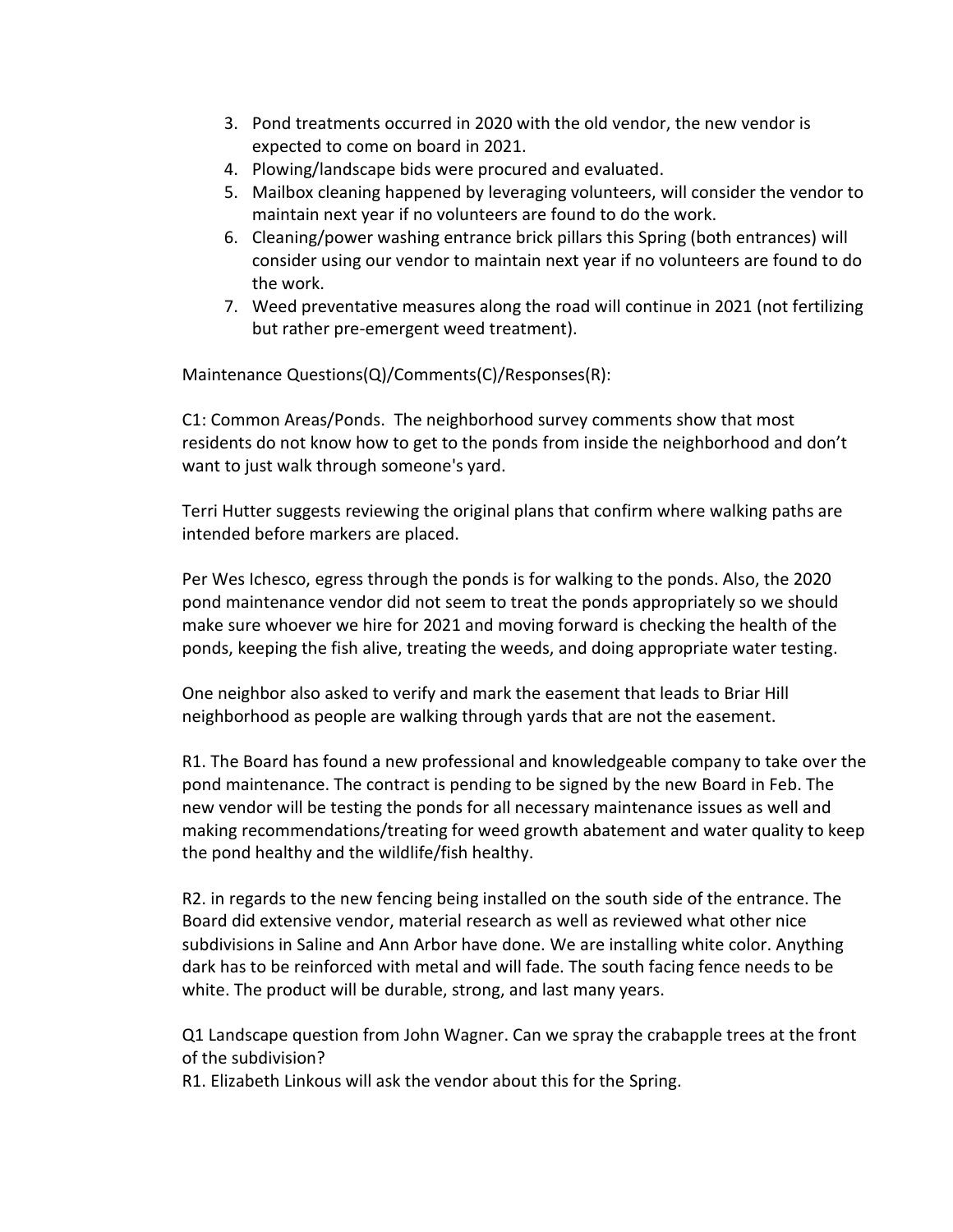V. Thank You to, Neighbors, Andrew Lovett Presenting

Thank you to the following volunteers for their contributions in 2020:

- 1. Volunteers mowed the common areas when the landscaper could not, due to Covid Mike Losey and Wes Ichesco;
- 2. Kris Foondle for helping guide our road planning.
- 3. Residents voluntarily worked on the ponds Dave Przeslawski and Wes Ichesco;
- 4. Installation and maintenance of Little Library box at north entrance Brian and Sue Corcoran;
- 5. Changed lightbulbs at the north entrance Mike Losey;
- 6. Lamp posts painted and cleaned Mike Losey and Chris Zimmerman;
- 7. Volunteer shoveled snow around the mailboxes and salted Wes Ichesco;
- 8. Mailboxes power washed Mike Losey and Chris Zimmerman;
- 9. Participation in Saline Area Services neighborhood food drive spearheaded by Erin Woods and family;
- 10. Signs donated and put up by mailboxes Mike Losey and Chris Zimmerman.
- 11. Fixed pothole at the south entrance, evaluated road quality, and gave recommendations for long term road maintenance - Kris Foondle;
- 12. Donation and planting of mums at the south entrance and decorative post caps on the fence posts - Wilma and John Heins;
- 13. Information Officer Laurie Foondle, who keeps our website up to date and sends communications to the residents;
- 14. Bookkeeper Terri Hutter, who keeps the bills paid, monitors the accounts, handles the taxes and tax returns, and provides information to the Treasurer for the budget.
- VI. 2020 Budget Approval

Janice Raymond presented the 2021 budget. Most of the 2021 budget amounts are similar to the 2020 budgeted amounts. Janice highlighted the exceptions in the Treasurer's Report as above.

Moved by Andrew Lovett seconded by Gary Sweet, to approve the 2021 Budget. Motion carried unanimously.

- VII. 2020 TPSHA Board Nominations and Approval
	- 1. Recognition of Departing Board Members, Mike L, Janice R., and Mike G.
	- 2. Introduce 2020 Board Nominations Eric Woods, Jim Sisung, Royer Held have volunteered to serve from 2021 -2023.
	- 3. 2021 Board Approval